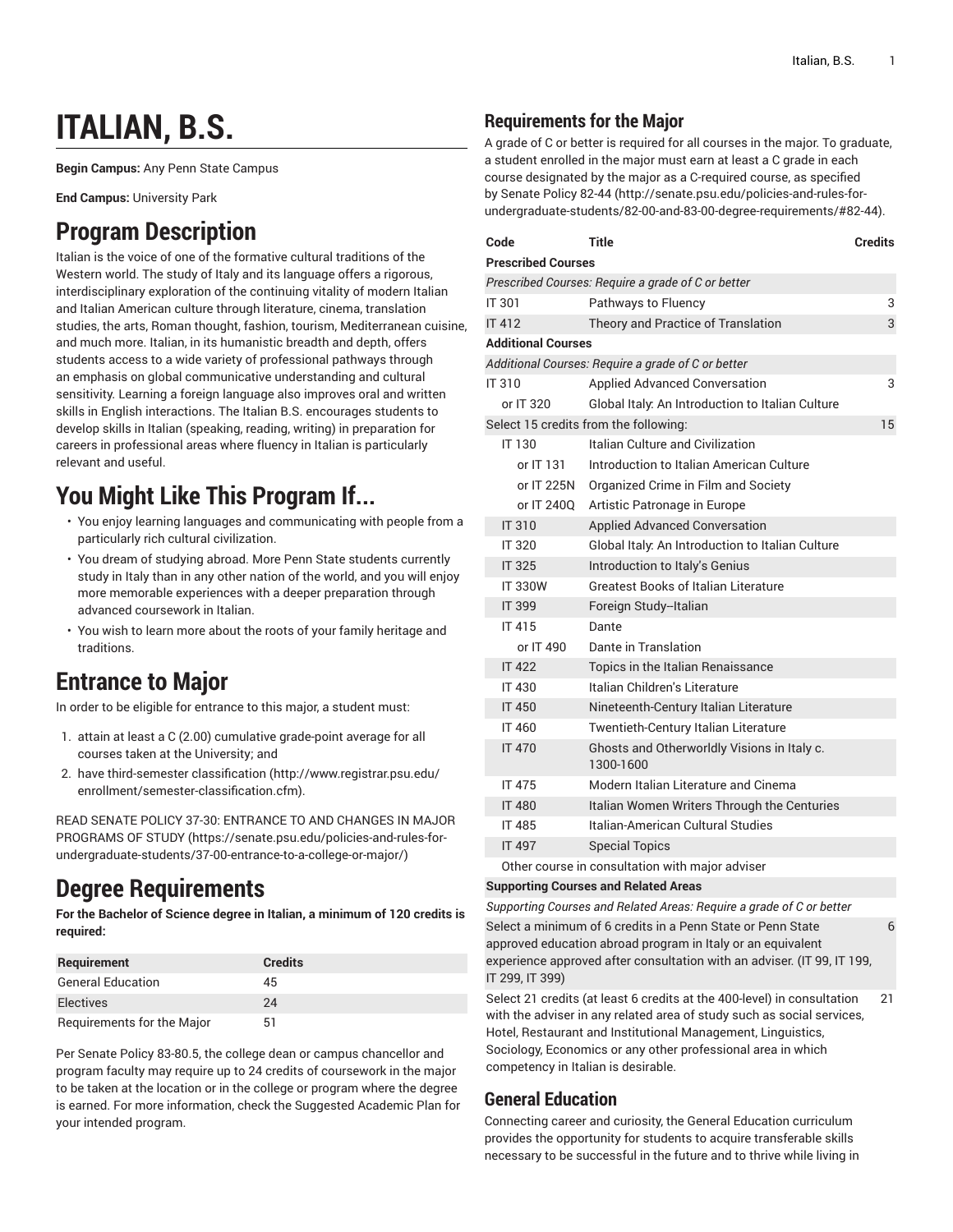interconnected contexts. General Education aids students in developing intellectual curiosity, a strengthened ability to think, and a deeper sense of aesthetic appreciation. These are requirements for all baccalaureate students and are often partially incorporated into the requirements of a program. For additional information, see the General [Education](https://bulletins.psu.edu/undergraduate/general-education/baccalaureate-degree-general-education-program/) [Requirements](https://bulletins.psu.edu/undergraduate/general-education/baccalaureate-degree-general-education-program/) ([https://bulletins.psu.edu/undergraduate/general](https://bulletins.psu.edu/undergraduate/general-education/baccalaureate-degree-general-education-program/)[education/baccalaureate-degree-general-education-program/\)](https://bulletins.psu.edu/undergraduate/general-education/baccalaureate-degree-general-education-program/) section of the Bulletin and consult your academic adviser.

The keystone symbol appears next to the title of any course that is designated as a General Education course. Program requirements may also satisfy General Education requirements and vary for each program.

### **Foundations (grade of C or better is required.)**

- **Quantification (GQ):** 6 credits
- **Writing and Speaking (GWS):** 9 credits

#### **Knowledge Domains**

- **Arts (GA):** 6 credits
- **Health and Wellness (GHW):** 3 credits
- **Humanities (GH):** 6 credits
- **Social and Behavioral Sciences (GS):** 6 credits
- **Natural Sciences (GN):** 9 credits

### **Integrative Studies (may also complete a Knowledge Domain requirement)**

• **Inter-Domain or Approved Linked Courses:** 6 credits

### **University Degree Requirements**

#### **First Year Engagement**

All students enrolled in a college or the Division of Undergraduate Studies at University Park, and the World Campus are required to take 1 to 3 credits of the First-Year Seminar, as specified by their college First-Year Engagement Plan.

Other Penn State colleges and campuses may require the First-Year Seminar; colleges and campuses that do not require a First-Year Seminar provide students with a first-year engagement experience.

First-year baccalaureate students entering Penn State should consult their academic adviser for these requirements.

#### **Cultures Requirement**

6 credits are required and may satisfy other requirements

- United States Cultures: 3 credits
- International Cultures: 3 credits

#### **Writing Across the Curriculum**

3 credits required from the college of graduation and likely prescribed as part of major requirements.

### **Total Minimum Credits**

A minimum of 120 degree credits must be earned for a baccalaureate degree. The requirements for some programs may exceed 120 credits. Students should consult with their college or department adviser for information on specific credit requirements.

#### **Quality of Work**

Candidates must complete the degree requirements for their major and earn at least a 2.00 grade-point average for all courses completed within their degree program.

### **Limitations on Source and Time for Credit Acquisition**

The college dean or campus chancellor and program faculty may require up to 24 credits of course work in the major to be taken at the location or in the college or program where the degree is earned. Credit used toward degree programs may need to be earned from a particular source or within time constraints (see [Senate](http://senate.psu.edu/policies-and-rules-for-undergraduate-students/82-00-and-83-00-degree-requirements/#83-80) Policy 83-80 [\(http://senate.psu.edu/](http://senate.psu.edu/policies-and-rules-for-undergraduate-students/82-00-and-83-00-degree-requirements/#83-80) [policies-and-rules-for-undergraduate-students/82-00-and-83-00-degree](http://senate.psu.edu/policies-and-rules-for-undergraduate-students/82-00-and-83-00-degree-requirements/#83-80)[requirements/#83-80](http://senate.psu.edu/policies-and-rules-for-undergraduate-students/82-00-and-83-00-degree-requirements/#83-80))). For more information, check the Suggested Academic Plan for your intended program.

# **Program Learning Objectives**

- Students will have developed oral skills in Italian that allow them to communicate effectively and accurately in a range of settings.
- Students will have developed written skills in Italian that allow them to communicate effectively and accurately in a range of settings.
- Students will have developed literacy skills that allow them to read and understand texts in a variety of media ranging from newspapers to literary texts and formal academic prose.
- Students will have developed a cultural awareness that allows them to interact well with Italians in informal and formal situations and to use knowledge of target culture to interpret texts read, heard or viewed in Italian or English.
- Students will, ideally, have spent at least six weeks in Italy immersed in the target language and its culture.

# **Academic Advising**

The objectives of the university's academic advising program are to help advisees identify and achieve their academic goals, to promote their intellectual discovery, and to encourage students to take advantage of both in-and out-of class educational opportunities in order that they become self-directed learners and decision makers.

Both advisers and advisees share responsibility for making the advising relationship succeed. By encouraging their advisees to become engaged in their education, to meet their educational goals, and to develop the habit of learning, advisers assume a significant educational role. The advisee's unit of enrollment will provide each advisee with a primary academic adviser, the information needed to plan the chosen program of study, and referrals to other specialized resources.

READ SENATE POLICY 32-00: [ADVISING](https://senate.psu.edu/policies-and-rules-for-undergraduate-students/32-00-advising-policy/) POLICY ([https://senate.psu.edu/](https://senate.psu.edu/policies-and-rules-for-undergraduate-students/32-00-advising-policy/) [policies-and-rules-for-undergraduate-students/32-00-advising-policy/](https://senate.psu.edu/policies-and-rules-for-undergraduate-students/32-00-advising-policy/))

### **University Park**

### **Liberal Arts Academic Advising**

814-865-2545

Use the Liberal Arts Majors and [Minors](https://www.la.psu.edu/current-students/undergraduate-students/education/majors-and-minors/) web page [\(https://](https://www.la.psu.edu/current-students/undergraduate-students/education/majors-and-minors/) [www.la.psu.edu/current-students/undergraduate-students/education/](https://www.la.psu.edu/current-students/undergraduate-students/education/majors-and-minors/) [majors-and-minors/](https://www.la.psu.edu/current-students/undergraduate-students/education/majors-and-minors/)) to see the contact information for the specific adviser(s) of this program

### **Suggested Academic Plan**

The suggested academic plan(s) listed on this page are the plan(s) that are in effect during the 2022-23 academic year. To access previous years' suggested academic plans, please visit the [archive](https://bulletins.psu.edu/undergraduate/archive/) ([https://](https://bulletins.psu.edu/undergraduate/archive/) [bulletins.psu.edu/undergraduate/archive/\)](https://bulletins.psu.edu/undergraduate/archive/) to view the appropriate Undergraduate Bulletin edition (*Note: the archive only contains suggested academic plans beginning with the 2018-19 edition of the Undergraduate Bulletin*).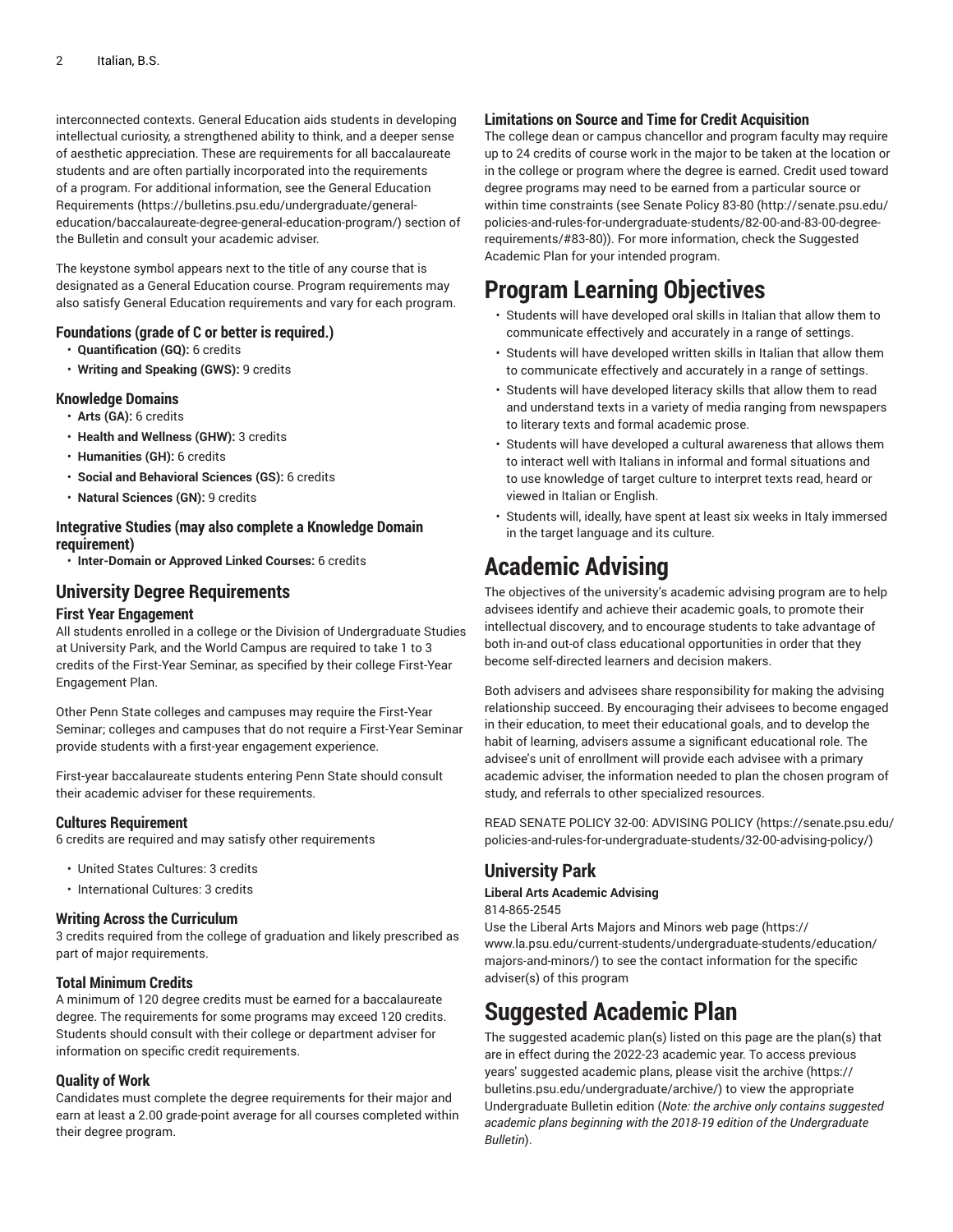### **Italian, B.S. at University Park Campus and Commonwealth Campuses**

The course series listed below provides **only one** of the many possible ways to move through this curriculum. The University may make changes in policies, procedures, educational offerings, and requirements at any time. This plan should be used in conjunction with your degree audit (accessible in LionPATH as either an **Academic Requirements** or **What If** report). Please consult with a Penn State academic adviser on a regular basis to develop and refine an academic plan that is appropriate for you.

#### **First Year**

| Fall                                                               | <b>Credits Spring</b>                                     | <b>Credits</b> |
|--------------------------------------------------------------------|-----------------------------------------------------------|----------------|
| IT1                                                                | 4 IT 2                                                    | 4              |
| ENGL 15, 30H, ESL 15, ENGL<br>137H, or CAS 137H (GWS) <sup>‡</sup> | 3 CAS 100, ENGL 138T, or CAS<br>138T (GWS) <sup>‡</sup>   | 3              |
| <b>General Education</b><br>Quantification (GQ) <sup>‡</sup>       | 3 General Education Course<br>(N)                         | 3              |
| <b>General Education Course</b><br>(N)                             | <b>3 General Education Course</b>                         | 3              |
| <b>General Education Course</b>                                    | 3 General Health and Wellness<br>(GHW)                    | 1.5            |
|                                                                    | 16                                                        | 14.5           |
| <b>Second Year</b>                                                 |                                                           |                |
| Fall                                                               | <b>Credits Spring</b>                                     | <b>Credits</b> |
| IT <sub>3</sub>                                                    | 4 IT Additional Courses from<br>$List^{\star 1}$          | 3              |
| <b>General Education</b><br>Quantification (GQ) <sup>‡</sup>       | 3 IT Additional Courses from<br>$List^{\star}1$           | 3              |
| <b>General Education Course</b>                                    | 3 IT Education Abroad X99<br>Course <sup>*1,2</sup>       | 3              |
| <b>General Health and Wellness</b><br>(GHW)                        | 1.5 IT Education Abroad X99<br>Course <sup>*1,2</sup>     | 3              |
| Applied Option Course <sup>*1</sup>                                | 3 Elective                                                | 3              |
|                                                                    | 14.5                                                      | 15             |
| <b>Third Year</b>                                                  |                                                           |                |
| Fall                                                               | <b>Credits Spring</b>                                     | <b>Credits</b> |
| IT 301                                                             | 3 IT 310 or 320 <sup>*</sup>                              | 3              |
| IT Additional Courses from<br>$List^{\star 1}$                     | 3 Applied Option Course <sup>*1</sup>                     | 3              |
| Applied Option Course <sup>*1</sup>                                | 3 Applied Option Course*1                                 | 3              |
| <b>General Education Course</b>                                    | 3 IT Additional Courses from<br>$List^{\star 1}$          | 3              |
| <b>General Education Course</b>                                    | <b>3 General Education Course</b>                         | 3              |
|                                                                    | 15                                                        | 15             |
| <b>Fourth Year</b>                                                 |                                                           |                |
| Fall                                                               | <b>Credits Spring</b>                                     | <b>Credits</b> |
| IT 412 <sup>*</sup>                                                | 3 Applied Option Course at the<br>4XX Level <sup>*1</sup> | 3              |
| ENGL 202 $(GWS)^{\ddagger}$                                        | 3 Applied Option Course <sup>*1</sup>                     | 3              |
| IT Additional Courses from<br>List <sup>*1</sup>                   | 3 General Education Course                                | 3              |
| Applied Option Course at the<br>4XX Level <sup>*1</sup>            | 3 Elective                                                | 3              |

| Elective | 3 Elective |  |
|----------|------------|--|
|          | 15         |  |

### **Total Credits 120**

- \* Course requires a grade of C or better for the major
- ‡ Course requires a grade of C or better for General Education
- # Course is an Entrance to Major requirement
- † Course satisfies General Education and degree requirement

1 In consultation with IT adviser.

 $^{\rm 2} \,$  Study abroad is encouraged but this requirement may be met in other ways in consultation with an adviser.

#### **University Requirements and General Education Notes:**

US and IL are abbreviations used to designate courses that satisfy University Requirements (United States and International Cultures).

W, M, X, and Y are the suffixes at the end of a course number used to designate courses that satisfy University Writing Across the Curriculum requirement.

GWS, GQ, GHW, GN, GA, GH, and GS are abbreviations used to identify General Education program courses. General Education includes Foundations (GWS and GQ) and Knowledge Domains (GHW, GN, GA, GH, GS, and Integrative Studies). Foundations courses (GWS and GQ) require a grade of 'C' or better.

Integrative Studies courses are required for the General Education program. N is the suffix at the end of a course number used to designate an Inter-Domain course and Z is the suffix at the end of a course number used to designate a Linked course.

All incoming Schreyer Honors College first-year students at University Park will take ENGL 137H/CAS 137H in the fall semester and ENGL 138T/CAS 138T in the spring semester. These courses carry the GWS designation and replace both ENGL 30H and CAS 100. Each course is 3 credits.

#### **Advising Notes:**

- All incoming first-year students must take a First-Year Seminar (FYS) during Fall or Spring of their first year. Academic advisers can provide a list of FYS being offered and help the student enroll. Most FYS in the College of the Liberal Arts are worth 3 cr. and count as a General Humanities (GH) or General Social Sciences (GS) course. For this reason, the FYS is not listed separately on this eight-semester plan; most students will be able to fulfill the FYS requirement while also fulfilling a GH or GS requirement.
- Students pursuing this major at a Commonwealth Campus might require summer attendance, study abroad, or additional semesters to complete the major coursework. Students should contact the University Park adviser to plan their major courses accordingly.

### **Career Paths**

Because the study of Italian comprises advanced-level language proficiency and the development of cultural understanding, critical thinking, and communicative capacities, successful Penn State students have gone on to pursue many professions. In the Italian program, majors and minors have access to: